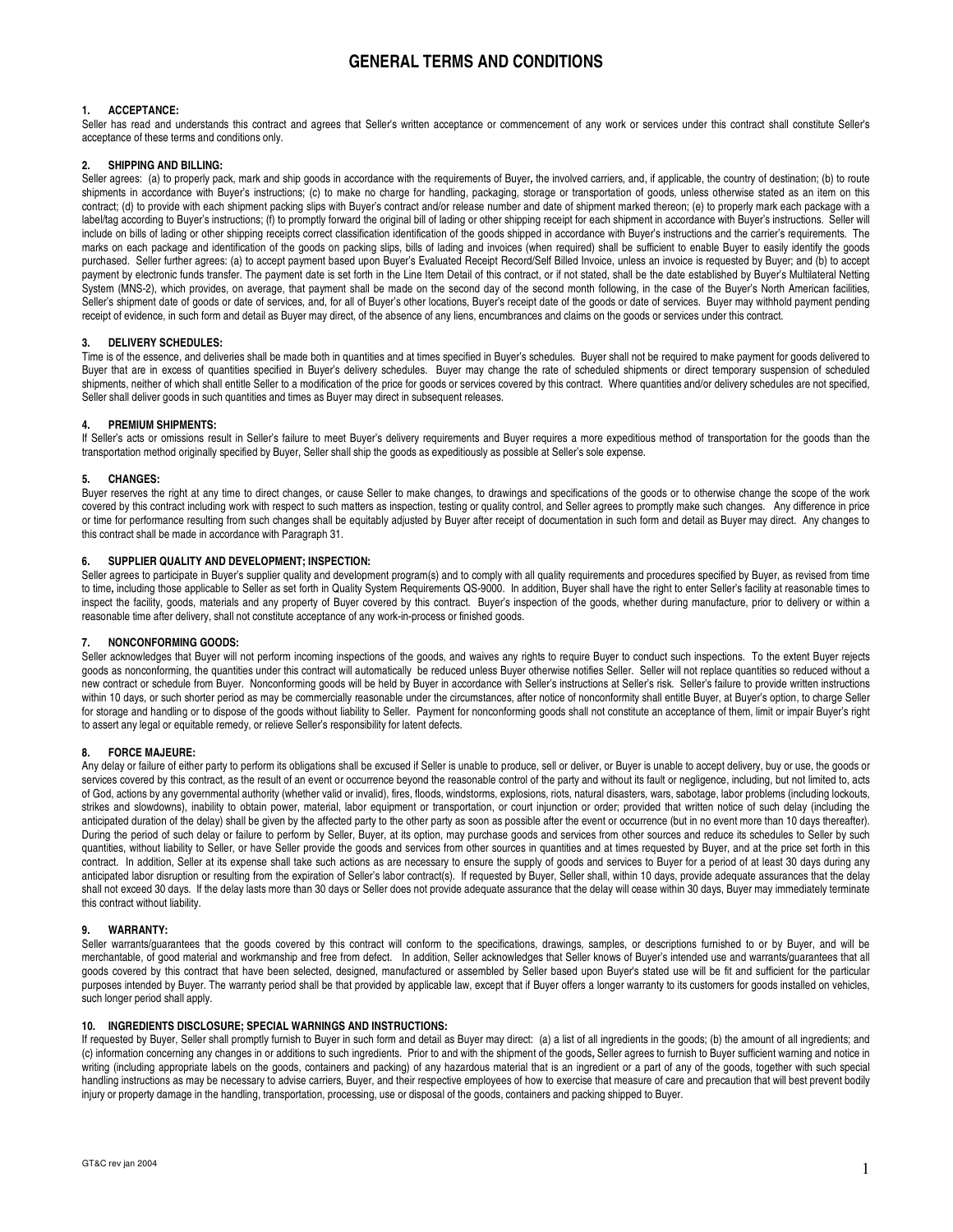# **11. INSOLVENCY:**

Buyer may immediately terminate this contract without liability to Seller in any of the following or any other comparable events: (a) insolvency of Seller; (b) filing of a voluntary petition in bankruptcy by Seller; (c) filing of any involuntary petition in bankruptcy against Seller; (d) appointment of a receiver or trustee for Seller; or (e) execution of an assignment for the benefit of creditors by Seller, provided that such petition, appointment or assignment is not vacated or nullified within 15 days of such event. Seller shall reimburse Buyer for all costs incurred by Buyer in connection with any of the foregoing, including, but not limited to, all attorney's or other professional fees.

### **12. TERMINATION FOR BREACH OR NONPERFORMANCE; SALE OF ASSETS OR CHANGE IN CONTROL:**

Buyer reserves the right to terminate all or any part of this contract, without liability to Seller, if Seller: (a) repudiates or breaches any of the terms of this contract, including Seller's warranties; (b) fails to perform services or deliver goods as specified by Buyer; (c) fails to make progress so as to endanger timely and proper completion of services or delivery of goods; and does not correct such failure or breach within 10 days (or such shorter period of time if commercially reasonable under the circumstances) after receipt of written notice from Buyer specifying such failure or breach. In addition, Buyer may terminate this contract upon giving at least 60 days notice to Seller, without liability to Seller, if Seller (i) sells, or offers to sell, a material portion of its assets, or (ii) sells or exchanges, or offers to sell or exchange, or causes to be sold or exchanged, a sufficient amount of its stock that effects a change in the control of Seller.

## **13. TERMINATION FOR CONVENIENCE:**

In addition to any other rights of Buyer to terminate this contract, Buyer may, at its option, immediately terminate all or any part of this contract, at any time and for any reason, by giving written notice to Seller. Upon such termination, Buyer shall pay to Seller the following amounts without duplication: (a) the contract price for all goods or services that have been completed in accordance with this contract and not previously paid for; and (b) the actual costs of work-in-process and raw materials incurred by Seller in furnishing the goods or services under this contract to the extent such costs are reasonable in amount and are properly allocable or apportionable under generally accepted accounting principles to the terminated portion of this contract; less, however, the sum of the reasonable value or cost (whichever is higher) of any goods or materials used or sold by Seller with Buyer's written consent, and the cost of any damaged or destroyed goods or material. Buyer will make no payments for finished goods, services, work-in-process or raw materials fabricated or procured by Seller in amounts in excess of those authorized in delivery releases nor for any undelivered goods that are in Seller's standard stock or that are readily marketable. Payments made under this Paragraph shall not exceed the aggregate price payable by Buyer for finished goods or services that would be produced or performed by Seller under delivery or release schedules outstanding at the date of termination. Except as provided in this Paragraph, Buyer shall not be liable for and shall not be required to make payments to Seller, directly or on account of claims by Seller's subcontractors, for loss of anticipated profit, unabsorbed overhead, interest on claims, product development and engineering costs, facilities and equipment rearrangement costs or rental, unamortized depreciation costs, or general and administrative burden charges from termination of this contract. Within 60 days from the effective date of termination, Seller shall submit a comprehensive termination claim to Buyer, with sufficient supporting data to permit Buyer's audit, and shall thereafter promptly furnish such supplemental and supporting information as Buyer shall request. Buyer or its agents shall have the right to audit and examine all books, records, facilities, work, material, inventories and other items relating to any termination claim of Seller.

# **14. INTELLECTUAL PROPERTY:**

Seller agrees: (a) to defend, hold harmless and indemnify Buyer, its successors and customers against any claims of infringement (including patent, trademark, copyright, industrial design right, or other proprietary right, or misuse or misappropriation of trade secret) and resulting damages and expenses (including attorney's and other professional fees) arising in any way in relation to the goods or services contracted, including such claims where Seller has provided only part of the goods or services; Seller expressly waives any claim against Buyer that such infringement arose out of compliance with Buyer's specification; (b) that Buyer or Buyer's subcontractor has the right to repair, reconstruct, or rebuild the specific goods delivered under this contract without payment of any royalty to Seller; (c) that parts manufactured based on Buyer's drawings and/or specifications may not be used for its own use or sold to third parties without Buyer's express written authorization; and (d) to the extent that this contract is issued for the creation of copyrightable works, the works shall be considered "works made for hire;" to the extent that the works do not qualify as "works made for hire," Seller hereby assigns to Buyer all right, title and interest in all copyrights and moral rights therein.

### **15. TECHNICAL INFORMATION DISCLOSED TO BUYER:**

Seller agrees not to assert any claim (other than a claim for patent infringement) with respect to any technical information that Seller shall have disclosed or may hereafter disclose to Buyer in connection with the goods or services covered by this contract.

## **16. INDEMNIFICATION:**

If Seller performs any work on Buyer's premises or utilizes the property of Buyer, whether on or off Buyer's premises, Seller shall indemnify and hold Buyer harmless from and against any liability, claims, demands or expenses (including attorney's and other professional fees) for damages to the property of or injuries (including death) to Buyer, its employees or any other person arising from or in connection with Seller's performance of work or use of Buyer's property, except for such liability, claim, or demand arising out of the sole negligence of Buyer.

#### **17. INSURANCE:**

Seller shall maintain insurance coverage with carriers acceptable to Buyer and in the amounts set forth in the Special Terms. Seller shall furnish to Buyer either a certificate showing compliance with these insurance requirements or certified copies of all insurance policies within 10 days of Buyer's written request. The certificate will provide that Buyer will receive 30 days' prior written notice from the insurer of any termination or reduction in the amount or scope of coverage. Seller's furnishing of certificates of insurance or purchase of insurance shall not release Seller of its obligations or liabilities under this contract.

### **18. SELLER'S PROPERTY:**

Unless otherwise agreed to by Buyer, Seller, at its expense, shall furnish, keep in good condition, and replace when necessary all machinery, equipment*,* tools, jigs, dies, gauges, fixtures, molds, patterns and other items ("Seller's Property") necessary for the production of the goods. The cost of changes to Seller's Property necessary to make design and specification changes authorized by Buyer shall be paid for by Buyer. Seller shall insure Seller's Property with full fire and extended coverage insurance for its replacement value. Seller grants Buyer an irrevocable option to take possession of and title to Seller's Property that is special for the production of the goods upon payment to Seller of its net book value less any amounts that Buyer has previously paid to Seller for the cost of such items; provided, however, that this option shall not apply if Seller's Property is used to produce goods that are the standard stock of Seller or if a substantial quantity of like goods are being sold by Seller to others.

### **19. BUYER'S PROPERTY:**

All supplies, materials, tools, jigs, dies, gauges, fixtures, molds, patterns, equipment and other items furnished by Buyer, either directly or indirectly, to Seller to perform this contract, or for which Seller has been reimbursed by Buyer, shall be and remain the property of Buyer and held by Seller on a bailment basis ("Buyer's Property"). Seller shall bear the risk of loss of and damage to Buyer's Property. Buyer's Property shall at all times be properly housed and maintained by Seller, at its expense, shall not be used by Seller for any purpose other than the performance of this contract; shall be deemed to be personalty; shall be conspicuously marked by Seller as the property of Buyer; shall not be commingled with the property of Seller or with that of a third person; and shall not be moved from Seller's premises without Buyer's prior written approval. Buyer shall have the right to enter Seller's premises at all reasonable times to inspect such property and Seller's records with respect thereto. Upon the request of Buyer, Buyer's Property shall be immediately released to Buyer or delivered to Buyer by Seller, either (i) F.O.B. transport equipment at Seller's plant, properly packed and marked in accordance with the requirements of the carrier selected by Buyer to transport such property, or (ii) to any location designated by Buyer, in which event Buyer shall pay to Seller the reasonable costs of delivering such property to such location. When permitted by law, Seller waives any lien or other rights that Seller might otherwise have on any of Buyer's Property for work performed on such property or otherwise.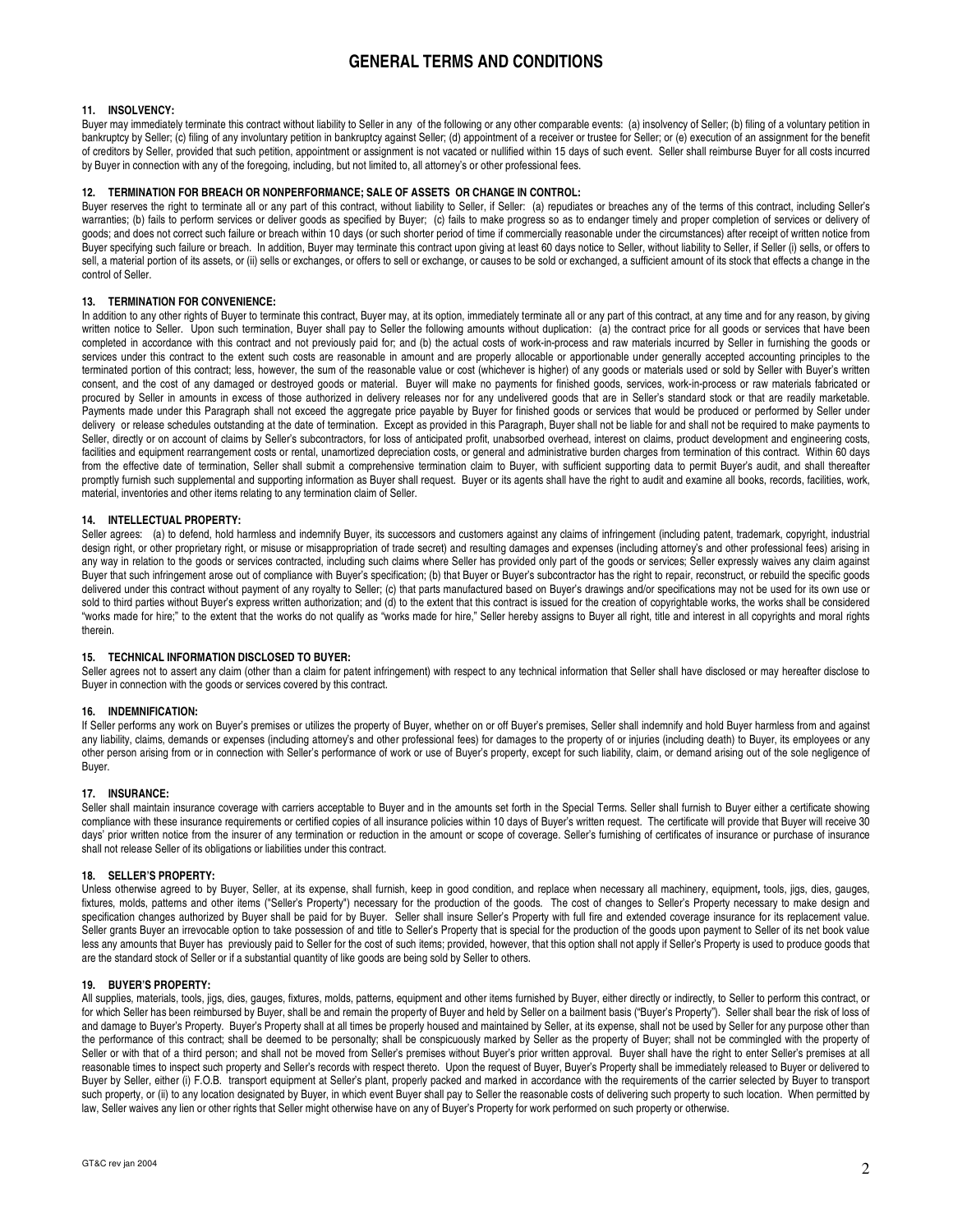## **20. SERVICE AND REPLACEMENT PARTS:**

Seller will sell to Buyer goods necessary for it to fulfil its current model service and replacement parts requirements at the price(s) set forth in this contract. If the goods are systems or modules, Seller will sell the components or parts that comprise the system or module at price(s) that shall not, in the aggregate, exceed the price of the system or module less assembly costs. During the 15 year period after Buyer completes current model purchases, Seller will sell goods to Buyer to fulfill Buyer's past model service and replacement parts requirements. Unless otherwise agreed to by Buyer, the price(s) during the first 3 years of this period shall be those in effect at the conclusion of current model purchases. For the remainder of this period, the price(s) for goods shall be as agreed to by the parties. When requested by Buyer, Seller shall make service literature and other materials available at no additional charge to support Buyer's service part sales activities.

# **21. REMEDIES:**

The rights and remedies reserved to Buyer in this contract shall be cumulative with, and additional to, all other or further remedies provided in law or equity. Without limiting the foregoing, should any goods fail to conform to the warranties set forth in Paragraph 9. Buyer shall notify Seller and Seller shall, if requested by Buyer, reimburse Buyer for any incidental and consequential damages caused by such nonconforming goods, including, but not limited to, costs, expenses and losses incurred by Buyer (a) in inspecting*,* sorting, repairing or replacing such nonconforming goods; (b) resulting from production interruptions, (c) conducting recall campaigns or other corrective service actions, and (d) claims for personal injury (including death) or property damage caused by such nonconforming goods. If requested by Buyer, Seller will enter into a separate agreement for the administration or processing of warranty chargebacks for nonconforming goods.

### **22. CUSTOMS; EXPORT CONTROLS:**

Credits or benefits resulting or arising from this contract, including trade credits, export credits or the refund of duties, taxes or fees, shall belong to Buyer. Seller shall provide all information necessary (including written documentation and electronic transaction records) to permit Buyer to receive such benefits or credits, as well as to fulfill its customs related obligations, origin marking or labeling requirements and local content origin requirements, if any. Export licenses or authorizations necessary for the export of the goods shall be the responsibility of Seller unless otherwise indicated in this contract, in which event Seller shall provide such information as may be necessary to enable Buyer to obtain such licenses or authorization(s). Seller shall undertake such arrangements as necessary for the goods to be covered by any duty deferral or free trade zone program(s) of the country of import.

### **23. SETOFF/RECOUPMENT:**

In addition to any right of setoff or recoupment provided by law, all amounts due to Seller shall be considered net of indebtedness of Seller and its affiliates/subsidiaries to Buyer and its affiliates/subsidiaries; and Buyer shall have the right to setoff against or to recoup from any amounts due to Seller and its affiliates/subsidiaries from Buyer and its affiliates/subsidiaries.

# **24. NO ADVERTISING:**

Seller shall not, without first obtaining the written consent of Buyer, in any manner advertise or publish the fact that Seller has contracted to furnish Buyer the goods or services covered by this contract, or use any trademarks or trade names of Buyer in Seller's advertising or promotional materials.

### **25. COMPLIANCE WITH LAWS; FORCED LABOR:**

Seller, and any goods or services supplied by Seller, shall comply with all applicable laws, rules, regulations, orders, conventions, ordinances or standards of the country(ies) of destination or that relate to the manufacture, labeling, transportation, importation, exportation, licensing, approval or certification of the goods or services, including, but not limited to, those relating to environmental matters, wages, hours and conditions of employment, subcontractor selection, discrimination, occupational health/safety and motor vehicle safety. Seller further represents that neither it nor any of its subcontractors will utilize slave, prisoner or any other form of forced or involuntary labor in the supply of goods or provision of services under this contract. At Buyer's request*,* Seller shall certify in writing its compliance with the foregoing. Seller shall indemnify and hold Buyer harmless from and against any liability claims, demands or expenses (including attorney's or other professional fees) arising from or relating to Seller's noncompliance.

# **26. NO IMPLIED WAIVER:**

The failure of either party at any time to require performance by the other party of any provision of this contract shall in no way affect the right to require such performance at any time thereafter, nor shall the waiver of either party of a breach of any provision of this contract constitute a waiver of any succeeding breach of the same or any other provision.

### **27. NON-ASSIGNMENT:**

Unless otherwise specifically prohibited by applicable law, Seller may not assign or delegate its rights or obligations under this contract without Buyer's prior written consent.

### **28. RELATIONSHIP OF PARTIES:**

Seller and Buyer are independent contracting parties and nothing in this contract shall make either party the agent or legal representative of the other for any purpose whatsoever, nor does it grant either party any authority to assume or to create any obligation on behalf of or in the name of the other.

# **29. GOVERNING LAW; JURISDICTION:**

This contract is to be construed according to the laws of the country (and state/province, if applicable) from which this contract is issued as shown by the address of Buyer, excluding the provisions of the United Nations Convention on Contracts for the International Sale of Goods and any conflict of law provisions that would require application of another choice of law. Any action or proceedings by Buyer against Seller may be brought by Buyer in any court(s) having jurisdiction over Seller or, at Buyer's option, in the court(s) having jurisdiction over Buyer's location, in which event Seller consents to jurisdiction and service of process in accordance with applicable procedures. Any actions or proceedings by Seller against Buyer may be brought by Seller only in the court(s) having jurisdiction over the location of Buyer from which this contract is issued.

## **30. SEVERABILITY:**

If any term(s) of this contract is invalid or unenforceable under any statute, regulation, ordinance, executive order or other rule of law, such term(s) shall be deemed reformed or deleted*,* as the case may be, but only to the extent necessary to comply with such statute, regulation, ordinance, order or rule, and the remaining provisions of this contract shall remain in full force and effect.

# **31. ENTIRE AGREEMENT:**

This contract, together with the attachments, exhibits, supplements or other terms of Buyer specifically referenced in this contract, constitutes the entire agreement between Seller and Buyer with respect to the matters contained in this contract and supersedes all prior oral or written representations and agreements. This contract may only be modified by a contract amendment issued by Buyer.

# **32. LANGUAGE – ENGLISH:**

All communications with Manufacturing, Engineering, Sales or Receiving/User locations must be in the Receiving/User location's native language. When Receiving/User locations utilize multiple languages, the communications must be in English unless otherwise directed. Examples of documents which must be submitted in the appropriate language include, but are not limited to, PPAP Documentation, Supplier Warrants, Shipping Labels, Capability Studies and Data.

# **33. RETURN 5:**

Buyer's durable, multiple usage container, no packaging charge.